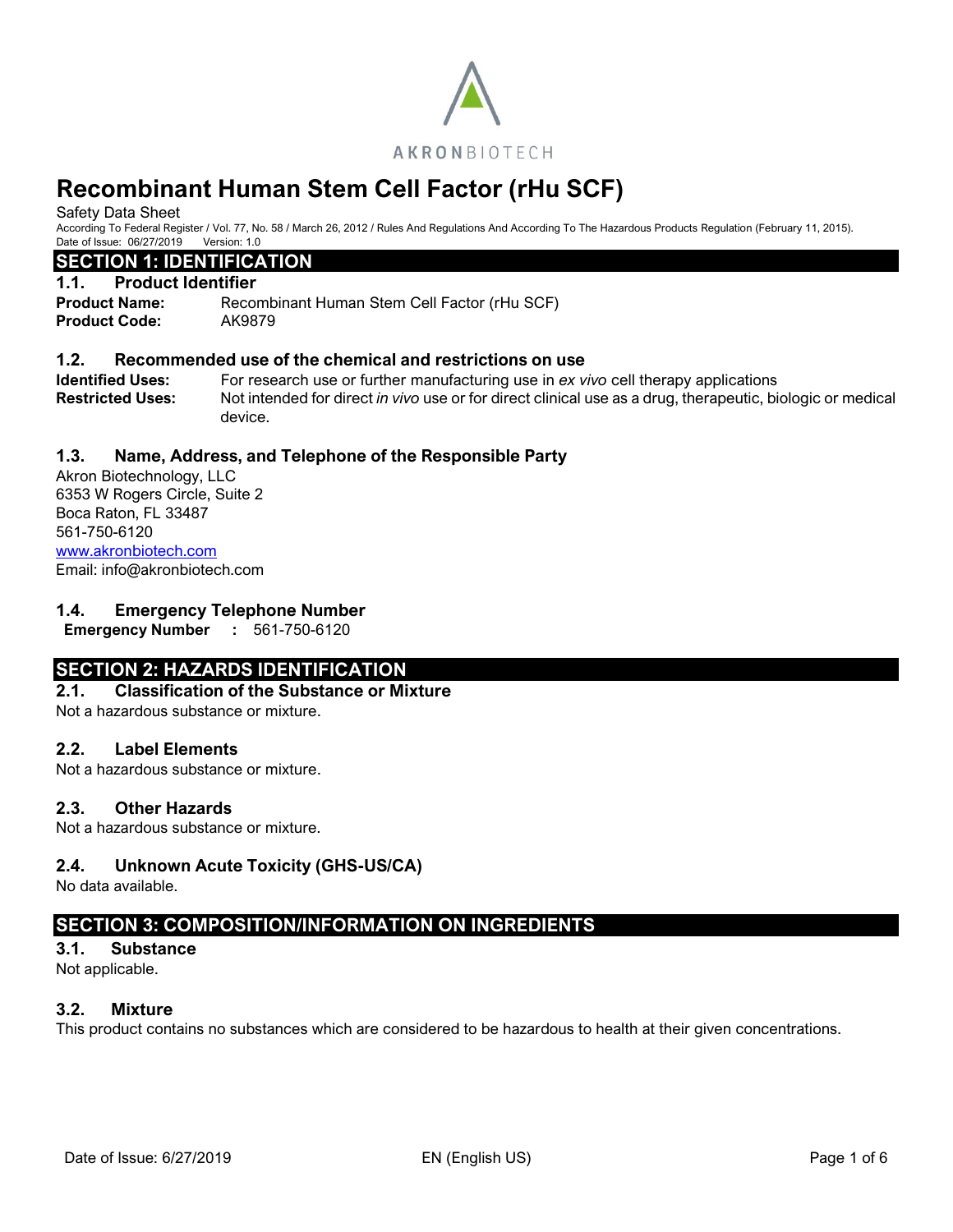Safety Data Sheet

According to Federal Register / Vol. 77, No. 58 / March 26, 2012 / Rules And Regulations And According To The Hazardous Products Regulation (February 11, 2015).

# **SECTION 4: FIRST AID MEASURES**

# **4.1. Description of First-aid Measures**

#### **Inhalation:**

Not expected to be an inhalation hazard under anticipated conditions of normal use of this material. Seek medical advice if necessary.

#### **Skin Contact:**

Remove contaminated clothing. Rinse affected area with water for at least 5 minutes. Obtain medical attention if irritation develops or persists.

#### **Eye Contact:**

Rinse cautiously with water for at least 15 minutes. Remove contact lenses, if present and easy to do. Continue rinsing. Obtain medical attention if irritation develops or persists.

#### **Ingestion:**

Rinse mouth with water. Do NOT induce vomiting. Obtain medical attention.

### **4.2. Most Important Symptoms and Effects Both Acute and Delayed**

Not applicable.

# **4.3. Indication of Any Immediate Medical Attention and Special Treatment Needed**

Not applicable.

# **SECTION 5: FIRE-FIGHTING MEASURES**

#### **5.1. Extinguishing Media**

**Suitable extinguishing media:** Use water spray, alcohol-resistant foam, dry chemical or carbon dioxide. **Unsuitable extinguishing media:** No data available.

# **5.2. Special Hazards Arising From the Substance or Mixture**

No data available.

#### **5.3. Advice for Firefighters**

Standard procedure for chemical fires.

# **SECTION 6: ACCIDENTAL RELEASE MEASURES**

**6.1. Personal Precautions, Protective Equipment and Emergency Procedures**

Ensure adequate ventilation. Always wear recommended Personal Protective Equipment. See Section 8 for more detail.

#### **6.2. Environmental Precautions**

Do not let product enter drains. Discharge into the environment must be avoided.

# **6.3. Methods and Materials for Containment and Cleaning Up**

Soak up liquid components with inert absorbent material.

#### **6.4. Reference to Other Sections**

See Section 8 for exposure controls and personal protection and Section 13 for disposal considerations.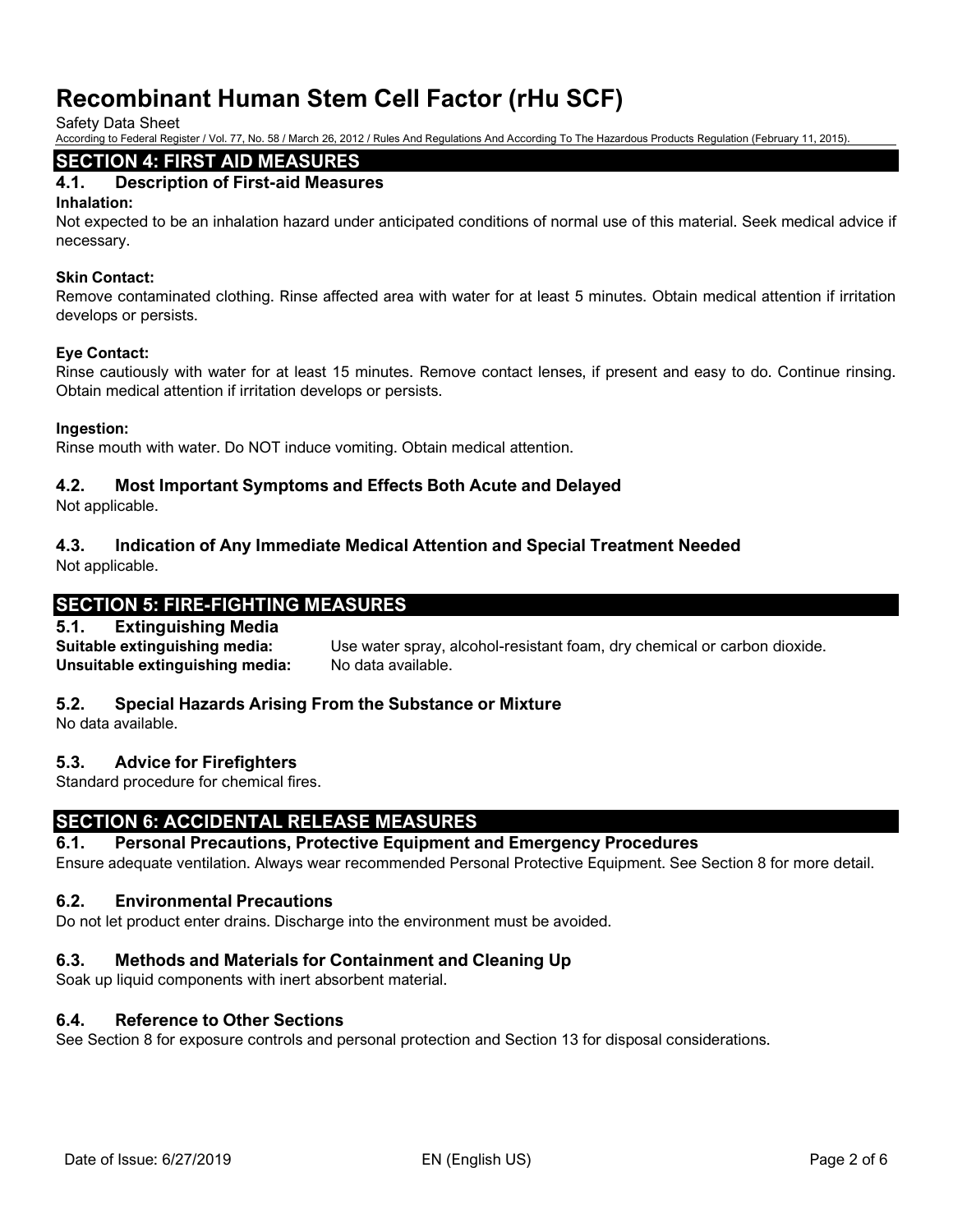Safety Data Sheet

According to Federal Register / Vol. 77, No. 58 / March 26, 2012 / Rules And Regulations And According To The Hazardous Products Regulation (February 11, 2015).

# **SECTION 7: HANDLING AND STORAGE**

### **7.1. Precautions for Safe Handling**

Use appropriate personal protective equipment (PPE). Avoid contact with skin and eyes.

#### **7.2. Conditions for Safe Storage, Including Any Incompatibilities**

Keep container tightly closed in a dry, well-ventilated place and at a temperature of -20°C.

#### **7.3. Specific End Use(s)**

Apart from the uses mentioned in section 1.2 no other specific uses are stipulated.

# **SECTION 8: EXPOSURE CONTROLS/PERSONAL PROTECTION**

#### **8.1. Control Parameters**

The product contains no substances with occupational exposure limit values from the manufacturer, supplier, importer, or the appropriate advisory agency including: ACGIH (TLV), AIHA (WEEL), NIOSH (REL), OSHA (PEL), Canadian provincial governments, or the Mexican government.

#### **8.2. Exposure Controls**

#### **Appropriate Engineering Controls:**

Emergency eye wash fountains and safety showers should be available in the immediate vicinity of any potential exposure. Ensure adequate ventilation, especially in confined areas. Handle in accordance with good industrial hygiene and safety practice.

#### **Personal Protective Equipment (PPE):**



#### **Hand Protection:**

Handle with gloves. Gloves must be inspected prior to use. Use proper glove removal technique (without touching glove's outer surface) to avoid skin contact with this product. Dispose of contaminated gloves after use in accordance with applicable laws and good laboratory practices. Wash and dry hands.

#### **Eye Protection:**

Use face shield, chemical goggles or safety glasses tested and approved under appropriate government standards such as NIOSH (US) or EN 166 (EU).

#### **Skin and Body Protection:**

The type of protective equipment must be selected according to the concentration, amount of the hazardous substance at the specific workplace and appropriate risk assessment.

#### **Respiratory Protection:**

Respiratory protection is not required. In case of inadequate ventilation, oxygen deficient atmosphere, or where exposure levels are not known wear approved respirators and components tested and approved under appropriate government standards such as NIOSH (US) or CEN (EU).

#### **Hygiene measures:**

Handle in accordance with good industrial hygiene and safety practice.

#### **Environmental Exposure Controls:**

Do not let product enter drains.

Date of Issue: 6/27/2019 EN (English US) Page 3 of 6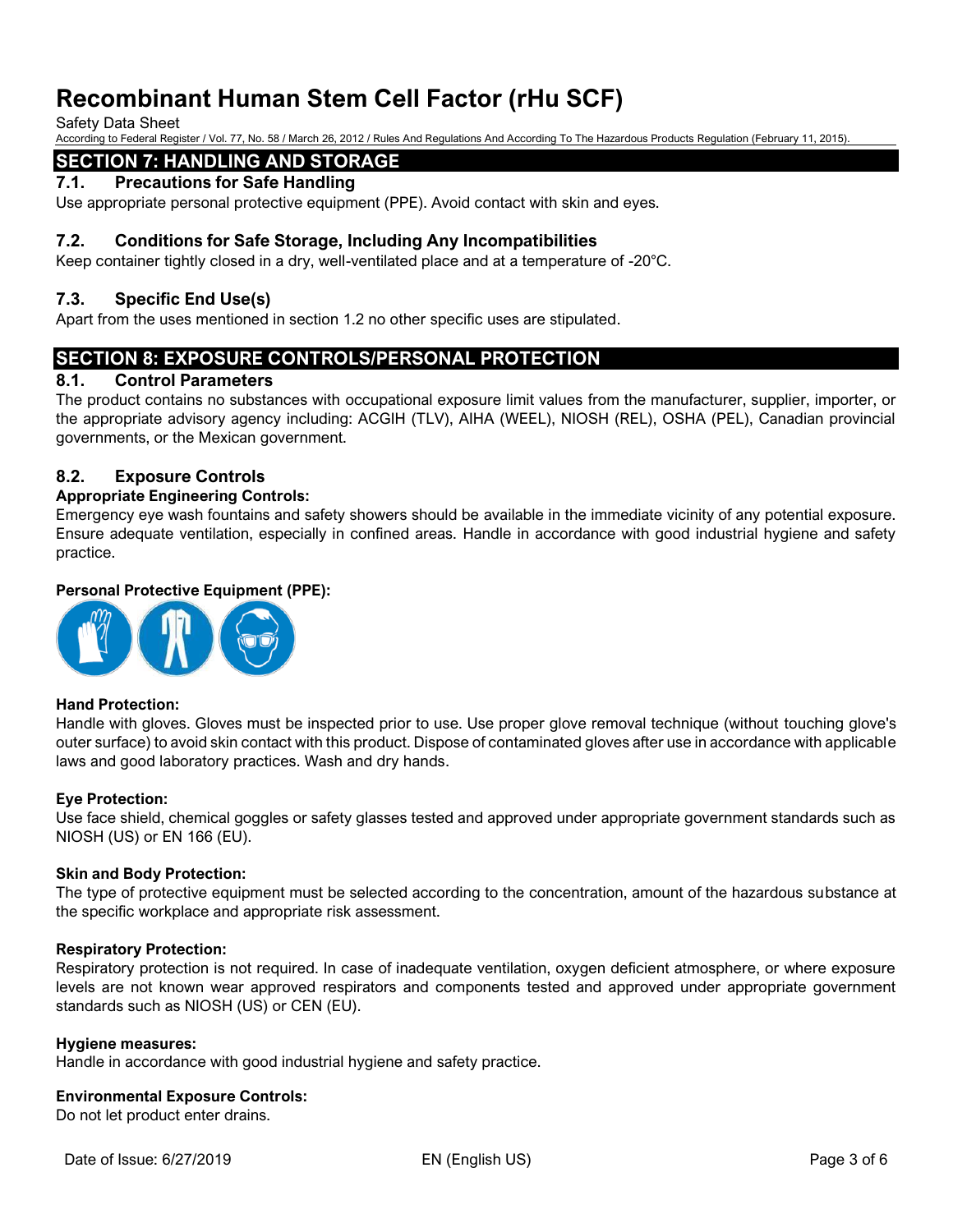Safety Data Sheet

According to Federal Register / Vol. 77, No. 58 / March 26, 2012 / Rules And Regulations And According To The Hazardous Products Regulation (February 11, 2015).

| <b>SECTION 9: PHYSICAL AND CHEMICAL PROPERTIES</b>                   |                           |
|----------------------------------------------------------------------|---------------------------|
| <b>Information on Basic Physical and Chemical Properties</b><br>9.1. |                           |
| Appearance                                                           | White to Off-White Powder |
| Odor                                                                 | Not available             |
| Odor threshold                                                       | Not available             |
| pH                                                                   | Not available             |
| Melting point/freezing point                                         | Not available             |
| Boiling point/boiling range                                          | Not available             |
| Flash point                                                          | Not available             |
| Evaporation rate                                                     | Not available             |
| Flammability (solid, gas)                                            | Not available             |
| Lower flammable limit                                                | Not available             |
| Upper flammable limit                                                | Not available             |
| Vapor pressure                                                       | Not available             |
| Relative vapor density at 20°C                                       | Not available             |
| Relative density                                                     | Not available             |
| Solubility                                                           | Not available             |
| Partition coefficient: N-Octanol/Water                               | Not available             |
| Auto-ignition temperature                                            | Not available             |
| Viscosity                                                            | Not available             |

# **SECTION 10: STABILITY AND REACTIVITY**

#### **10.1. Reactivity:**

No data available.

#### **10.2. Chemical Stability:**

Stable under recommended handling and storage conditions (see Section 7).

#### **10.3. Possibility of Hazardous Reactions:**

No data available.

#### **10.4. Conditions to Avoid:**

No data available.

#### **10.5. Incompatible Materials:**

No data available.

# **10.6. Hazardous Decomposition Products:**

Under normal conditions of storage and use, hazardous decomposition products should not be produced.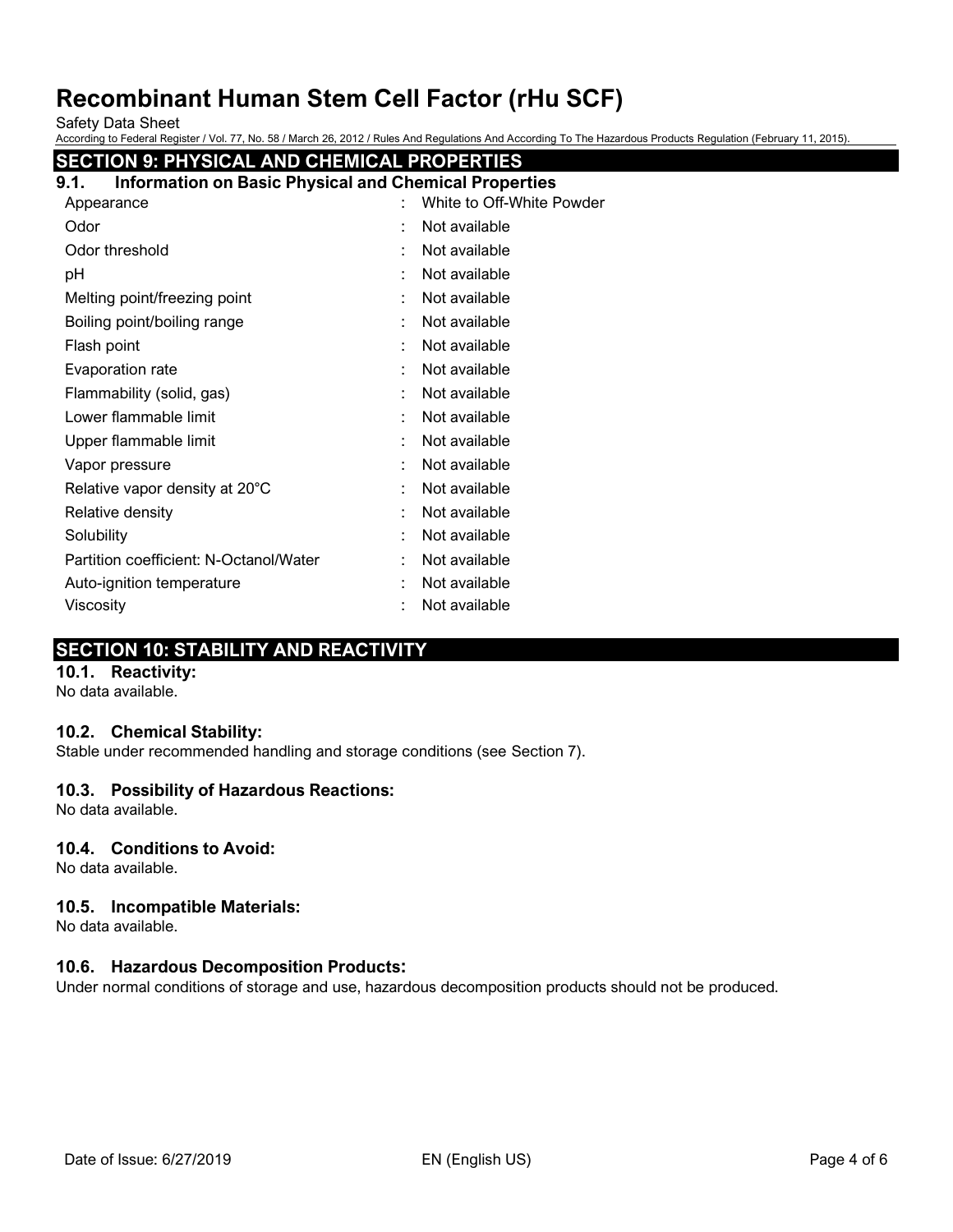Safety Data Sheet

According to Federal Register / Vol. 77, No. 58 / March 26, 2012 / Rules And Regulations And According To The Hazardous Products Regulation (February 11, 2015).

### **SECTION 11: TOXICOLOGICAL INFORMATION**

#### **11.1. Information on Toxicological Effects**

There is no data available indicating acute toxicity.

| <b>Inhalation Exposure</b>                           |   | Not classified |
|------------------------------------------------------|---|----------------|
| <b>Ingestion Exposure</b>                            |   | Not classified |
| <b>Skin Exposure</b>                                 |   | Not classified |
| Eye Exposure                                         |   | Not classified |
| <b>Germ Cell Mutagenicity</b>                        |   | Not classified |
| Carcinogenicity                                      |   | Not classified |
| <b>Reproductive Toxicity</b>                         |   | Not classified |
| Specific Target Organ Toxicity (Single Exposure)     | ÷ | Not classified |
| Specific Target Organ Toxicity (Repeated Exposure) : |   | Not classified |
| <b>Aspiration Hazard</b>                             |   | Not classified |

# **SECTION 12: ECOLOGICAL INFORMATION**

#### **12.1. Ecotoxicity**

No data available.

#### **12.2. Persistence and Degradability**

No data available.

#### **12.3. Bioaccumulative Potential**

No data available.

#### **12.4. Mobility in Soil**

No data available.

#### **12.5. Other Adverse Effects**

No data available.

# **SECTION 13: DISPOSAL CONSIDERATIONS**

#### **13.1. Waste treatment methods**

Treatment of waste per local authority regulations. Empty containers may retain product residues. Avoid disposal of material into untreated sewers. Disposal of this product, solutions and any by-products should at all times comply with the requirements of environmental protection and waste disposal legislation and any regional, national and local authority requirements.

# **SECTION 14: TRANSPORT INFORMATION**

The shipping description(s) stated herein were prepared in accordance with certain assumptions at the time the SDS was authored and can vary based on a number of variables that may or may not have been known at the time the SDS was issued.

| UN number                    | : No data available |
|------------------------------|---------------------|
| UN proper shipping name      | : No data available |
| Transport hazard class       | : No data available |
| Packing group                | : No data available |
| <b>Environment Hazards</b>   | : No data available |
| Special precautions for user | : No data available |
| Transport in bulk            | : No data available |
|                              |                     |